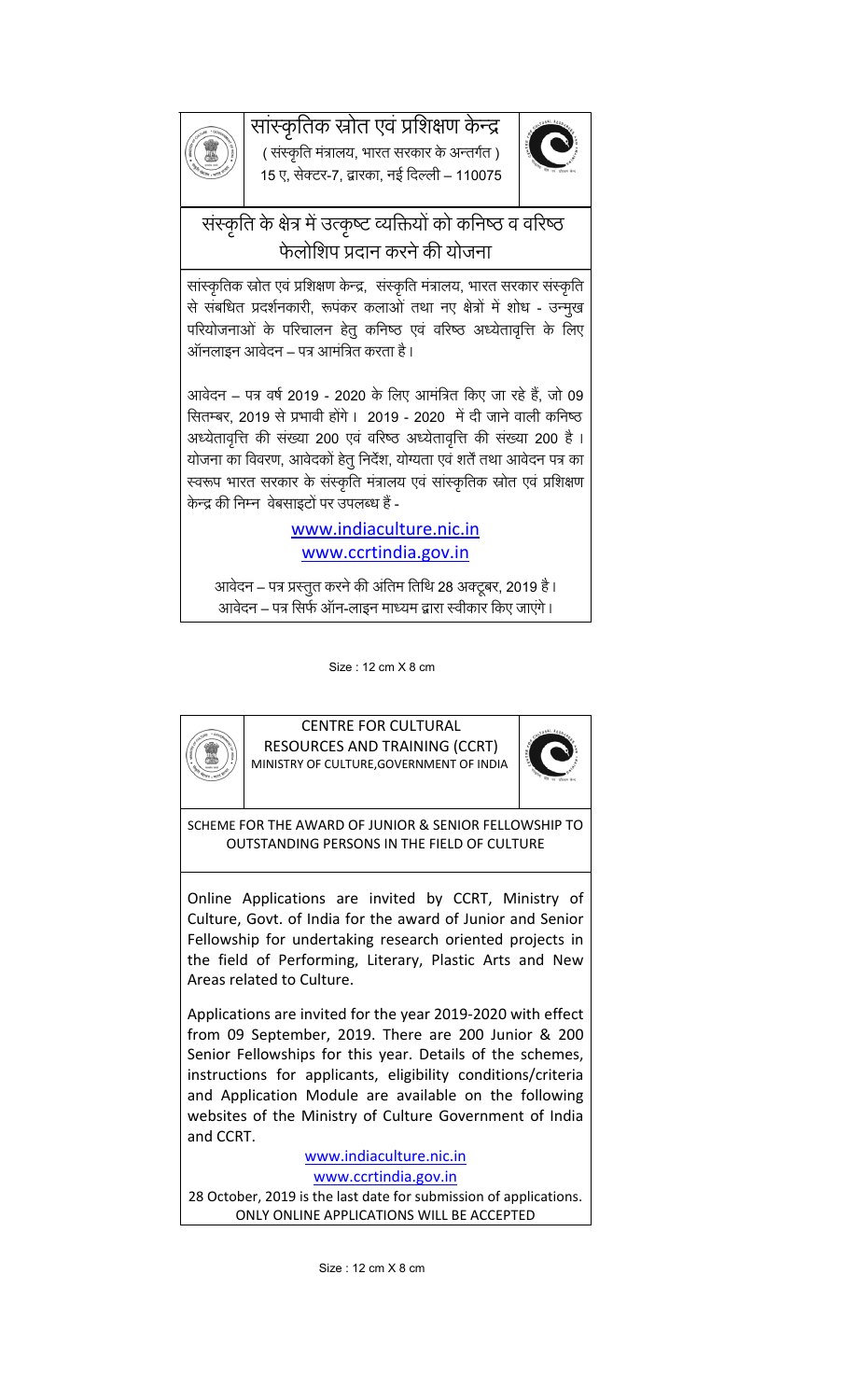



# **HOW TO APPLY**

- Login to [www.indiaculture.nic.in](http://www.indiaculture.nic.in/)
- Click on MoC Schemes Application.
- Click on Registration.
- Fill up the Registration Form.
- Get Username and Password for Login (Save it safely & remember it).
- Go to current scheme status.
- Click on the appropriate Scheme.
- Fill up the form and submit (Save a copy for yourself for any further references)

# **Please note that only ON-LINE Application will be accepted.**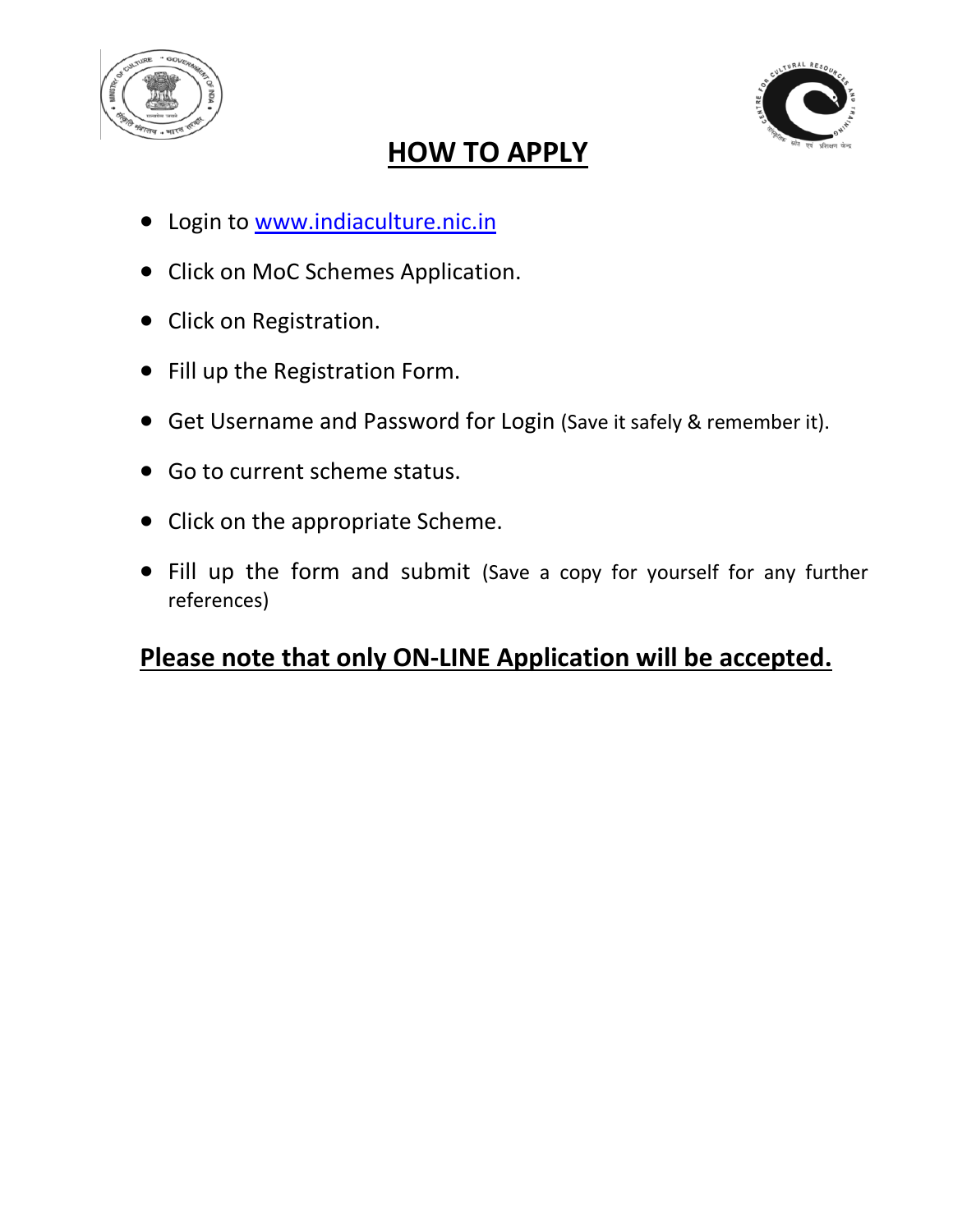## **Junior Fellowships to Outstanding Persons in the Field of Culture (For the year 2019-20)**

#### **ONLY ON-LINE APPLICATIONS WILL BE ENTERTAINED**

Please go through the **Scheme** and **Instructions** carefully before filling up the Application Form.

- 1. **CCRT under the** Ministry of Culture invites **on-line** applications from Indian Nationals for the award of Junior Fellowships to Outstanding Persons in the field of Culture for **the year 2019-20.** These Fellowships are awarded for undertaking research oriented projects. While both the academic research and performance related research are encouraged, the applicant should provide evidence of his/her capabilities in undertaking the project. It may be noted that these Fellowships are **not** intended for providing training, conducting workshops, seminars or documenting memoirs or writing autobiographies, fiction, etc. It is **not** a monthly remuneration/stipend or pension to the artistes, but a project-based award.
- 2. 200 Junior Fellowships **for the financial year** having a value of Rs. 10,000/- per month for artistes in the age group of 25- 40 years will be awarded for a maximum period of two years. Hence applications are invited for 200 Fellowships (Two Hundred).
- 3. Age will be reckoned as on **1 st April, 2019 for the years 2019-20.**
- 4. **28 October, 2019** is the last date for receipt of applications online.
- 5. An applicant for the Junior Fellowship should never have availed of Junior Fellowship in any of the fields **earlier**.
- 6. Graduation is the minimum educational qualification for applicants in the fields/areas listed in para II(b) of the Scheme (but not for the fields/areas listed in para II (a) of the Scheme).

#### **Application Procedure**

- 7. **Applications will be accepted online only.** Please read the instructions carefully before filling up the online form. In case, where final and six monthly Project Reports are proposed to be submitted in a language other than **English/Hindi**, the applicants may give the 500 - words project synopsis in **English/Hindi** translation or send a print out of the application form along with project synopsis in the chosen language, to the **Director, CCRT, 15A, Sector-7, Dwarka, New Delhi-110075**
- 8. Each successful application will be allotted a unique enrollment number by the system. Candidates may refer to this number in all their future correspondence with the **CCRT and/or Ministry of Culture, Govt. of India.**
- 9. Applicants are advised to keep a print-out of the filled in application form which they will be required to bring at the time of interview/**personal** talk, along with their detailed project proposal. Other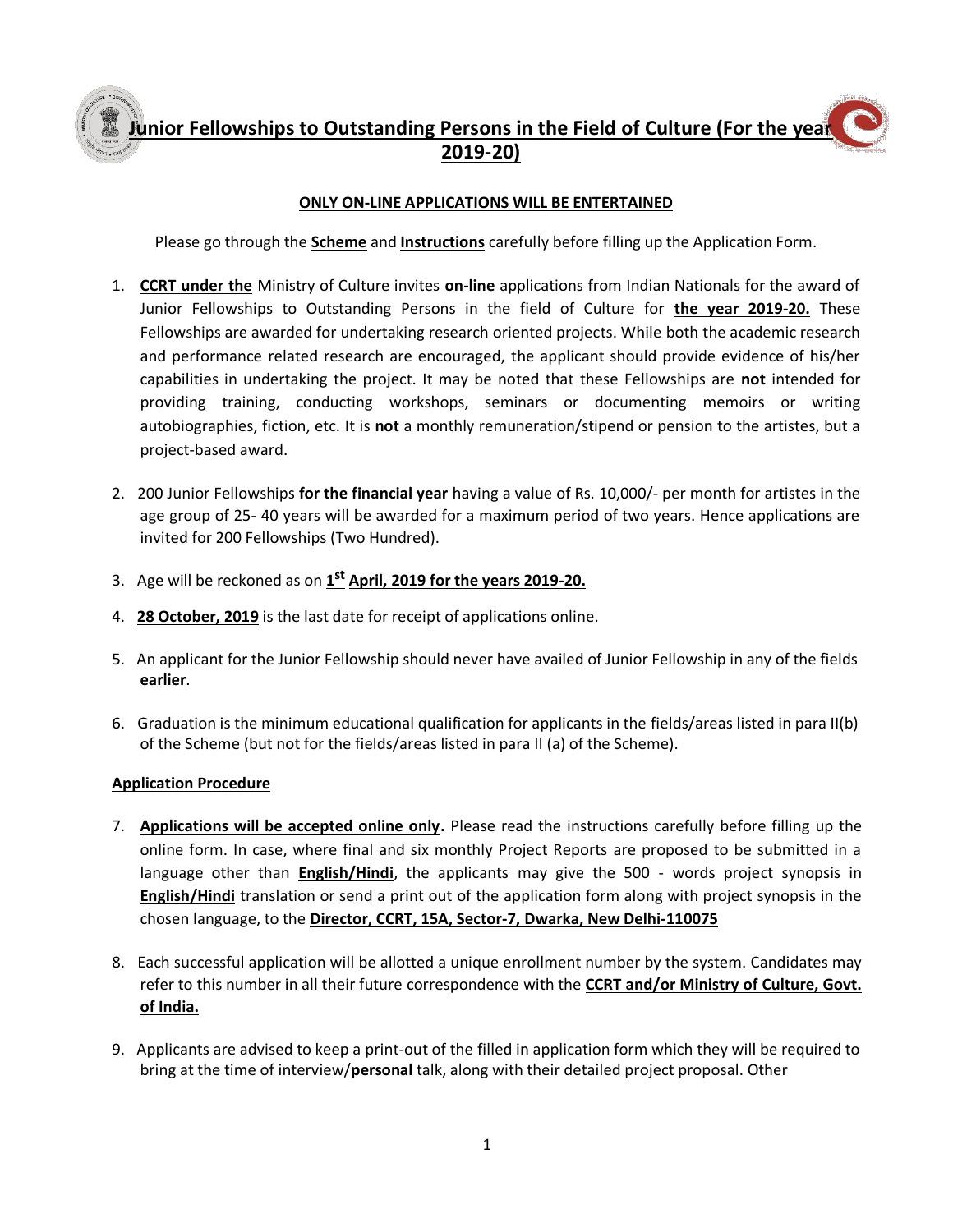documents that the candidates will have to bring at the time of interview/**personal** talk will be separately notified to the shortlisted candidates.

- 10. Applicant can access his/her application by quoting his/her enrolment number or his/her name and view or print the details of the application. It may be noted that applicants will not get any further opportunity to edit the details after submitting the application form.
- 11. At the time of interview, the shortlisted applicants who are employed must also bring a **NOC/Consent Letter from** their employer.
- 12. If the applicants are employed in the Central/State Government Departments/Institutions/ Undertaking/University, etc., they will have to take leave for a period of two years, if selected, for the grant of Fellowship. At the time of interview, they should also submit a written assurance from their Head of the Department/Institution/Undertaking/ University, etc. that in case the Fellowship is sanctioned, the candidate would be granted leave for the duration of the Fellowship. The first instalment of Fellowship amount will be released on production of proof of leave sanctioned, in addition to fulfillment of other conditions as applicable.
- **13. In case of any technical difficulties in submission of application on-line please contact NIC Cell, M/o Culture through mail at [csms-culture@nic.in](mailto:nic-culture@nic.in)**. **In case of any query related to eligibility, etc., please contact CCRT, through email at fellowship.ccrt@nic.in or on Telephone Number 011-25309322, 25309348, 25309309.**

#### **Selection Procedure & Responsibilities of the Selected Fellows**

- 14. Incomplete applications **in any respect** will be rejected summarily.
- 15. An Expert-Committee comprising experts in different fields constituted by the Ministry of Culture, Government of India, will evaluate all the applicants on the basis of their applications and project proposals; and shortlist the most meritorious among them. Shortlisted candidates for Junior Fellowship will be called for an interview/personal talk by the **Expert Committee** which will select a maximum of 200 candidates for the award of Junior Fellowships, **for the financial year(2019-20)** in different fields/areas taken together. **The total number of Junior Fellowship for the year 2019-20 is 200.**
- 16. All the shortlisted candidates will be informed about the date and venue of the interview/personal talk on the email address provided by them in their application. **The candidates are required to remember their e-mail, password and Project Title.**
- 17. The names of the candidates finally selected for the award of Junior Fellowship under this Scheme will be posted on the website of **CCRT & Ministry of Culture** after the selection process is completed and the selection is approved by the Ministry of Culture.
- 18. The list of selected candidates will be posted on **CCRT's website [www.ccrtindia.gov.in](http://www.ccrtindia.gov.in/) & Ministry of Culture website [www.indiaculture.nic.in](http://www.indiaculture.nic.in/)**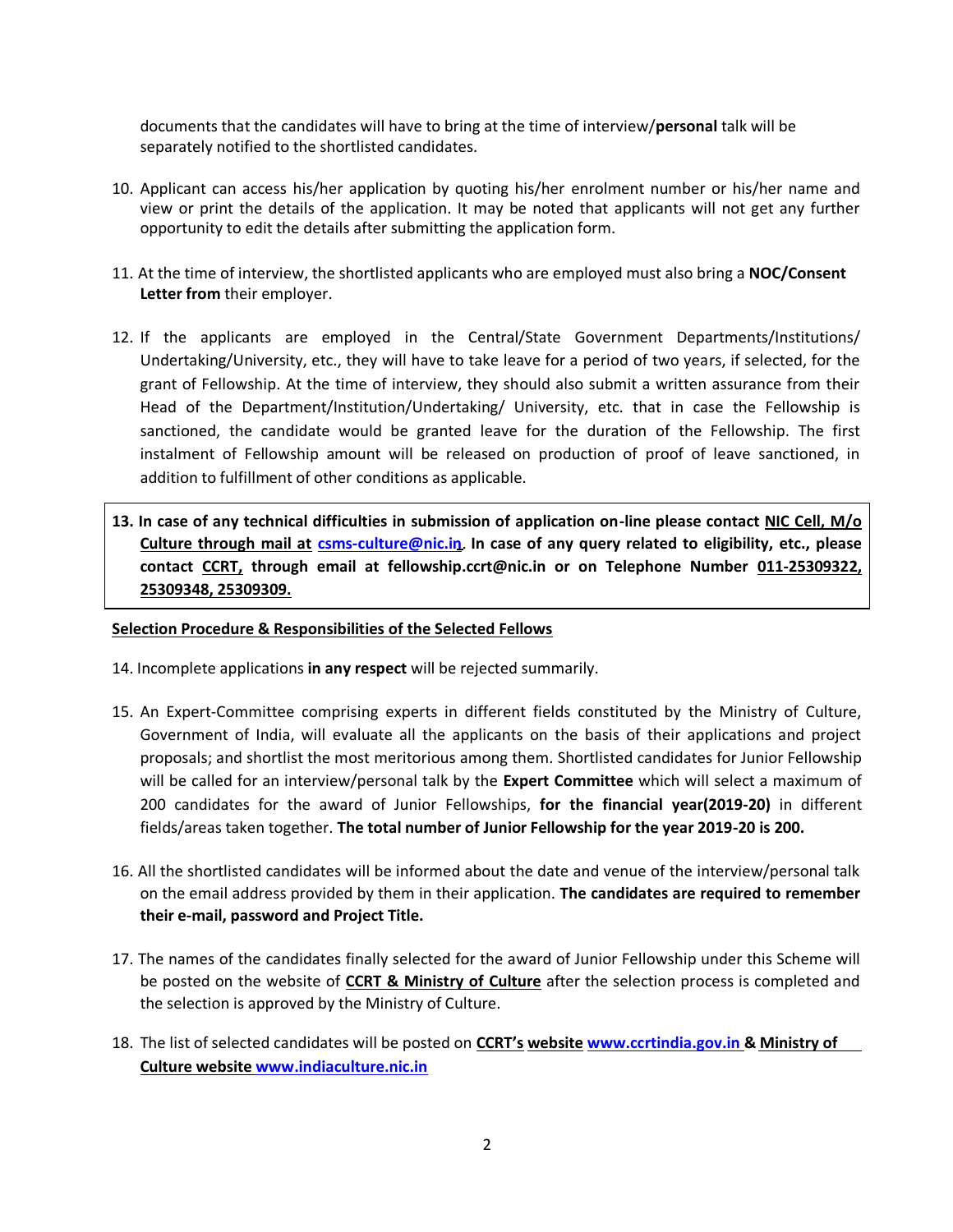- 19. If a candidate who is awarded Fellowship is found ineligible for it at any later stage, the Fellowship so awarded to him/her will be cancelled **& money released to him/her will be recovered.**
- 20. The awardees will submit six-monthly progress reports. In cases where such reports are not received on time, further releases of the Fellowship amount **will be withheld**.
- 21. The selected candidates will have to undertake academic or application oriented research work on projects for which they have been awarded the Fellowship. They will complete their projects within two years and submit the same to **CCRT/Ministry of Culture**. Extension of time for a maximum of three months will be permissible with the approval of Ministry of Culture and without any additional financial liability to the Government.
- 22. A mid-term review/assessment of the progress in each case will be carried out after one year and further continuance of Fellowship will depend on such review/ assessment.
- 23. **In the event of any legal dispute/proceedings concerning this project/scheme takes place, the matter will be dealt within the jurisdiction of Delhi High Court only.**
- All awards sanctioned under the Scheme shall be disbursed **at present** by the **Ministry of Culture, Govt. of India** directly to the Awardee(s).

**Note: Ministry of Culture (MoC) reserves the right to reject/ select the applications on the basis of screening and evaluations.**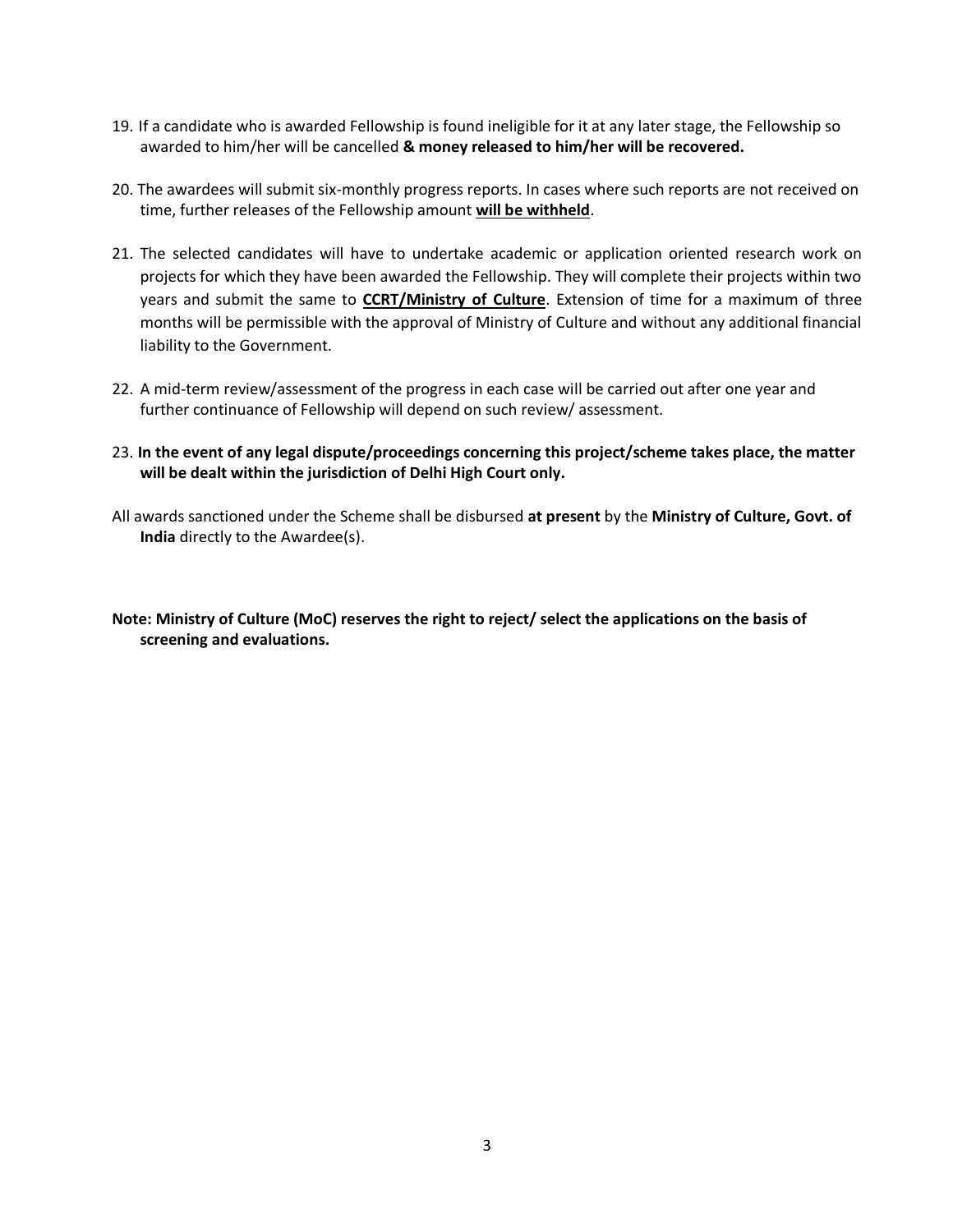



#### **ONLY ON-LINE APPLICATIONS WILL BE ENTERTAINED**

Please go through the **Scheme** and **Instructions** carefully before filling up the Application Form.

- 1**. CCRT under the** Ministry of Culture invites **on-line** applications from Indian nationals for the award of Senior Fellowships to Outstanding Persons in the field of Culture for the **year 2019-20.** These Fellowships are awarded for undertaking research oriented projects. While both the academic research and performance related research are encouraged, the applicant should provide evidence of his/her capabilities in undertaking the project. It may be noted that these Fellowships are **not** intended for providing training, conducting workshops, seminars or documenting memoirs or writing autobiographies, fiction, etc. It is **not** a monthly remuneration/stipend or pension to the artistes, but a project-based award.
- 2. 200 Senior Fellowships **for the financial year** having a value of Rs. 20,000/- per month for artistes in the age group of above 40 years, will be awarded for a maximum period of two years. The total numbers of Fellowships are 200 (Two Hundred).
- 3. Age will be reckoned as on **1 st April, 2019 for the year 2019-20**
- 4. **28 October, 2019** is the last date for receipt of applications on-line.
- 5. Applicant for Senior Fellowship should not be a recipient of artiste pension from **the Ministry of Culture** under the scheme for the grant of financial assistance to artistes in indigent circumstances. The applicant should never have availed of the Senior Fellowship in any of the fields **earlier**. However, an applicant who had been awarded a Junior Fellowship can apply for a Senior Fellowship, provided 5 years have elapsed after the closure of the earlier project.
- 6. Graduation is the minimum educational qualification for applicants in the fields/areas listed in para II (b) of the Scheme (but not for the fields/areas listed in para II (a) of the Scheme).

#### **Application Procedure**

- 7. **Applications will be accepted online only.** Please read the instructions carefully before filling up the online form. In case, where final and six monthly Project Reports are proposed to be submitted in a language other than **English/Hindi,** the applicants may give the 500 - words project synopsis in **English/Hindi** translation or send a print out of the application form along with project synopsis in the chosen language, to the **Director, CCRT, 15A, Sector-7, Dwarka, New Delhi-110075.**
- 8. Each successful application will be allotted a unique enrollment number by the system. Candidate may refer to the number in their future correspondence with the **CCRT or Ministry of Culture, Govt. of India.**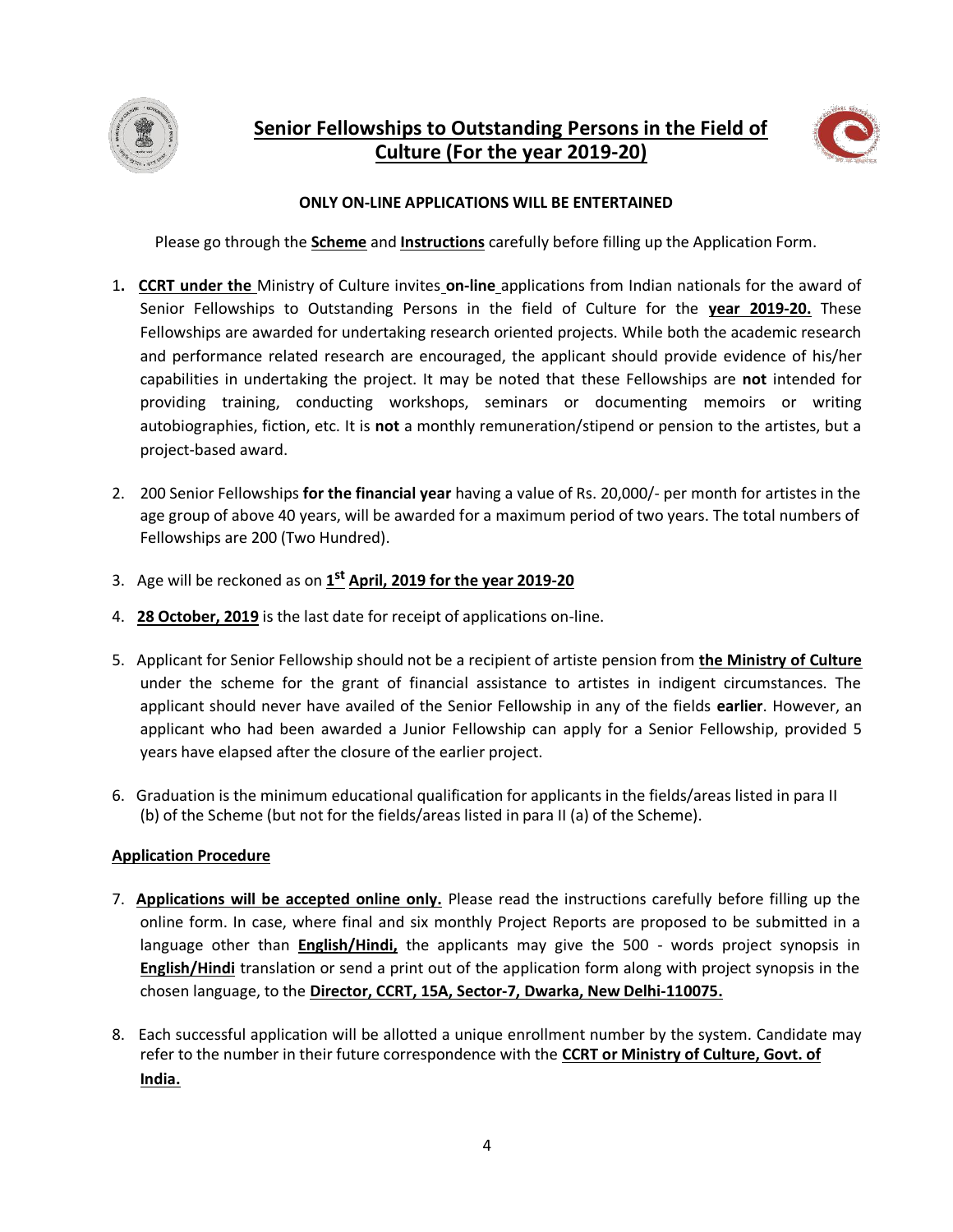- 9. Applicants are advised to keep a print-out of the filled in application form, which they will be required to send to the **CCRT** once they get shortlisted. Detailed project proposal and other documents that the candidates have to send will be notified separately to the shortlisted candidates.
- 10. Applicant can access his/her application by quoting his/her enrolment number or his/her name and view or print the details of the application. It may be noted that applicants will not get any further opportunity to edit the details after submitting the application form.
- 11. While sending hard copy of their application, the shortlisted applicants who are employed must also send a **NOC/Consent Letter from** their employer.
- 12. If the applicants are employed in the Central/State Government Departments/Institutions/ Undertaking/University, etc., they will have to take leave for a period of two years, if selected for the grant of Fellowship. While sending hard copy of their application, they should also send a written assurance from their Head of the Department/Institution/Undertaking/ University, etc. that in case the Fellowship is sanctioned, the candidate would be granted leave for the duration of the Fellowship. The first installment of Fellowship amount will be released on production of proof of leave sanctioned, in addition to fulfillment of other conditions as applicable.
- **13. In case of any technical difficulties in submission of application on-line please contact, NIC Cell, M/o Culture through mail at [csms-culture@nic.in](mailto:nic-culture@nic.in) In case of any query related to eligibility, etc., please contact CCRT, through email at fellowship.ccrt@nic.in or on Telephone Number 011-25309322, 25309348, 25309309.**

#### **Selection Procedure & Responsibilities of the Selected Fellows.**

- 14. Incomplete applications **in any respect** will be rejected summarily.
- 15. An Expert-Committee comprising experts in different fields constituted by the Ministry of Culture, Government of India, would evaluate all the applicants on the basis of their applications and project proposals; and shortlist the most meritorious among them. Candidates shortlisted for Senior Fellowship will be asked to submit a hard copy of their application with all the required documents, based on which the **Expert Committee** will select a maximum of 200 candidates **for the financial year** for the award of Senior Fellowship(s), in different fields/areas taken together. The total number of Senior Fellowship **for the year 2019-20 is 200.**
- 16. All the shortlisted candidates will be informed of the documentary requirements on the e-mail address provided by them in their application(s). **The candidate(s) are required to remember their e-mail ID and respective password.**
- 17. The names of the candidates finally selected for the award of Senior Fellowship under this Scheme will be posted on the websites of **CCRT & Ministry of Culture**, after the selection process is completed and the selection is approved by the Ministry of Culture.